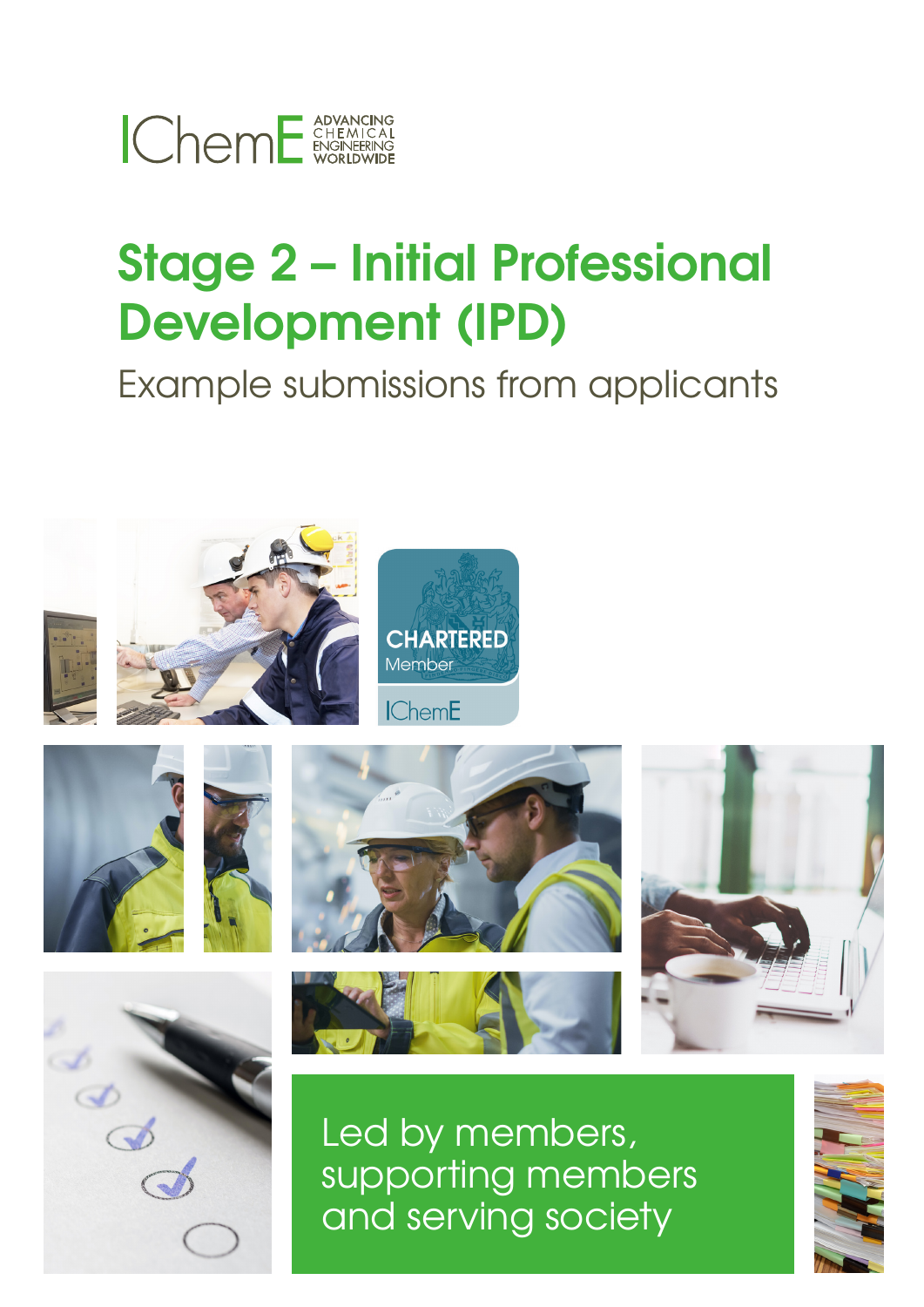### Document control

| Version no. | Date issued | Changes      |
|-------------|-------------|--------------|
|             | May 2022    | New document |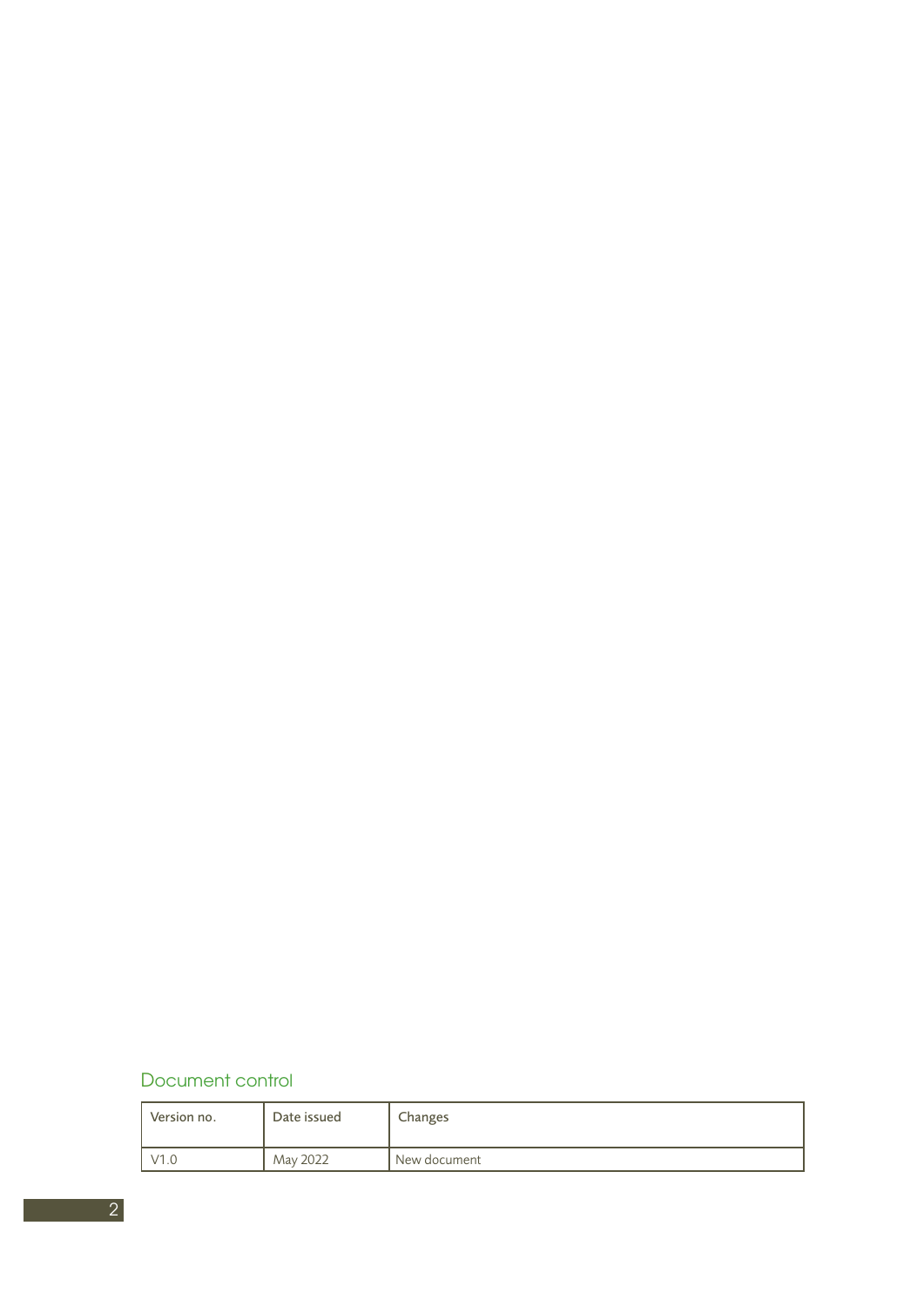# **Contents**

| Introduction                                                                                                                                                                                         | $\overline{4}$ |  |
|------------------------------------------------------------------------------------------------------------------------------------------------------------------------------------------------------|----------------|--|
| Section A: Evidence of applying your knowledge and understanding to practical situations                                                                                                             |                |  |
| A1: Applying appropriate theoretical and practical methods to identify or define a problem,<br>opportunity or project                                                                                |                |  |
| A2: Combining ideas and contributions from different people and disciplines to arrive at<br>appropriate engineering, technical or scientific solutions                                               | 5              |  |
| A3: Displaying creativity and innovation: developing your own ideas to produce new<br>engineering, technical or scientific solutions, new designs and new technological approaches                   | $\overline{6}$ |  |
| A4: Undertaking scientific or technical evaluation and optimisation (of product, process,<br>equipment, method, project etc) against the requirements you identified, or the brief you<br>were given | 6              |  |
| A5: Planning and executing projects: organising or performing technical work to implement<br>or validate solutions, designs etc                                                                      | $\overline{7}$ |  |
| Section B: Evidence that you are able to handle the wider implications of your work as an<br>engineer                                                                                                |                |  |
| B1: Ability to handle health, hazard and safety aspects: to apply appropriate principles,<br>good practice, meet legislative requirements etc                                                        | 8              |  |
| B2: Ability to handle sustainability aspects; these could include environmental, public<br>concern and other societal issues, recognition of risks etc                                               | 8              |  |
| B3: Ability to handle commercial and economic aspects                                                                                                                                                | 9              |  |
| Section C: Evidence of your interpersonal, leadership and communication skills                                                                                                                       | 10             |  |
| C1: Managing interpersonal communications and relationships including demonstrating an<br>awareness of diversity and inclusion                                                                       | 10             |  |
| C2: Demonstrating leadership in a professional role                                                                                                                                                  | 10             |  |
| C3: Communicating ideas and plans by report writing and oral presentation                                                                                                                            | 11             |  |
| Section D: Evidence to show that you are committed to high standards of professional and<br>ethical conduct                                                                                          |                |  |
| D1: Professional conduct                                                                                                                                                                             |                |  |
| D2: Ethical decision making                                                                                                                                                                          | 12             |  |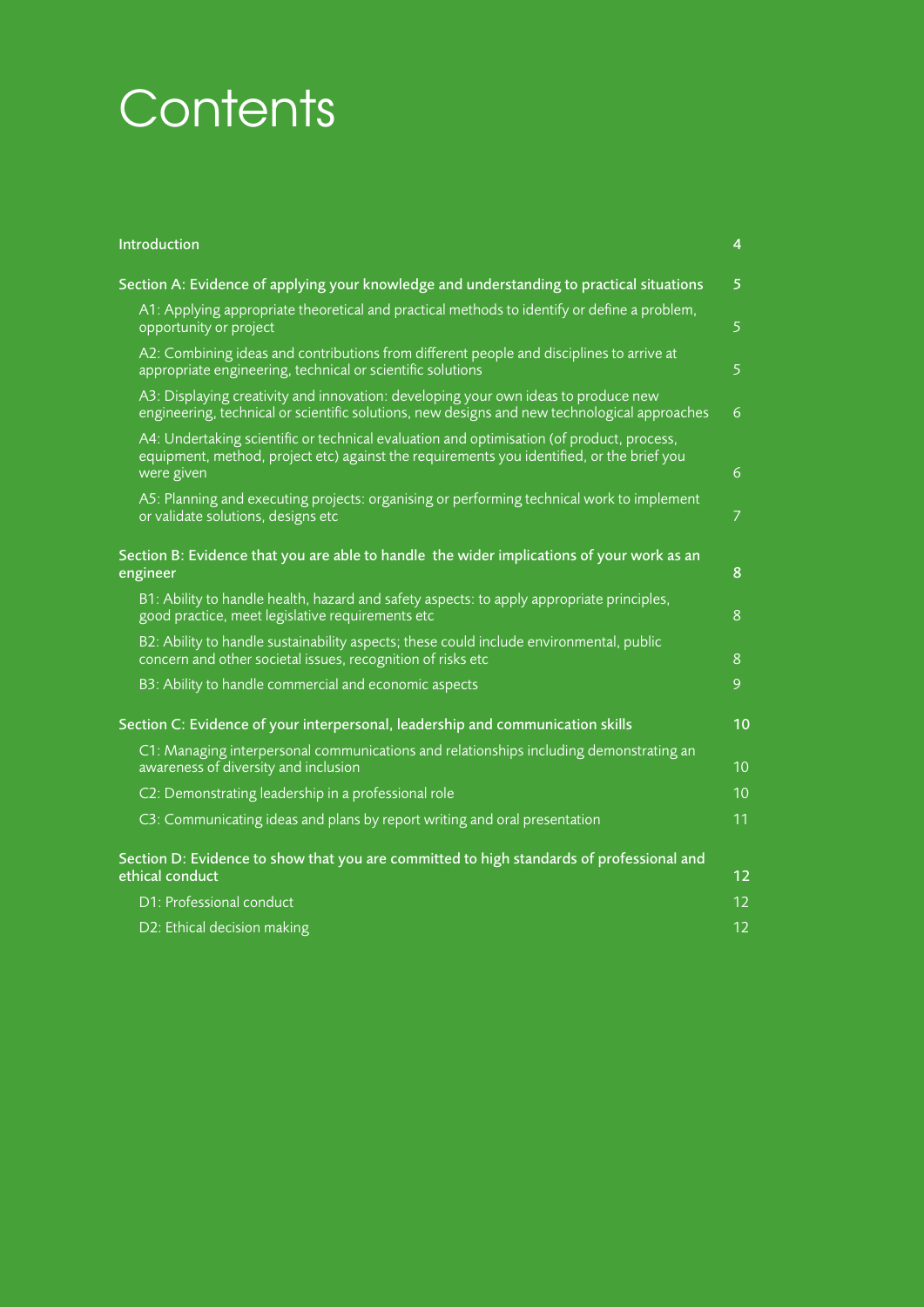# **Introduction**

This document provides real examples that previous successful applicants have provided in their IPD submission forms. These examples will give you an idea of the detail expected when compiling evidence for your own IPD submission.

All examples in this document were assessed by the IPD assessors as providing good evidence of experience for the specific section they relate to. These examples could be used as the main example for a section in order to demonstrate depth of experience.

Please note that this document is not an example of a single previously submitted IPD submission form. You will see that there are various examples listed for each section. We would not expect to receive so many examples within your IPD submission form, or for all of them to be described in such detail. We would expect you to provide one or two main examples described in depth for each section (like the examples provided in this document), and up to four simpler examples (one to two sentences). A supporting example could be the details of a training course you completed.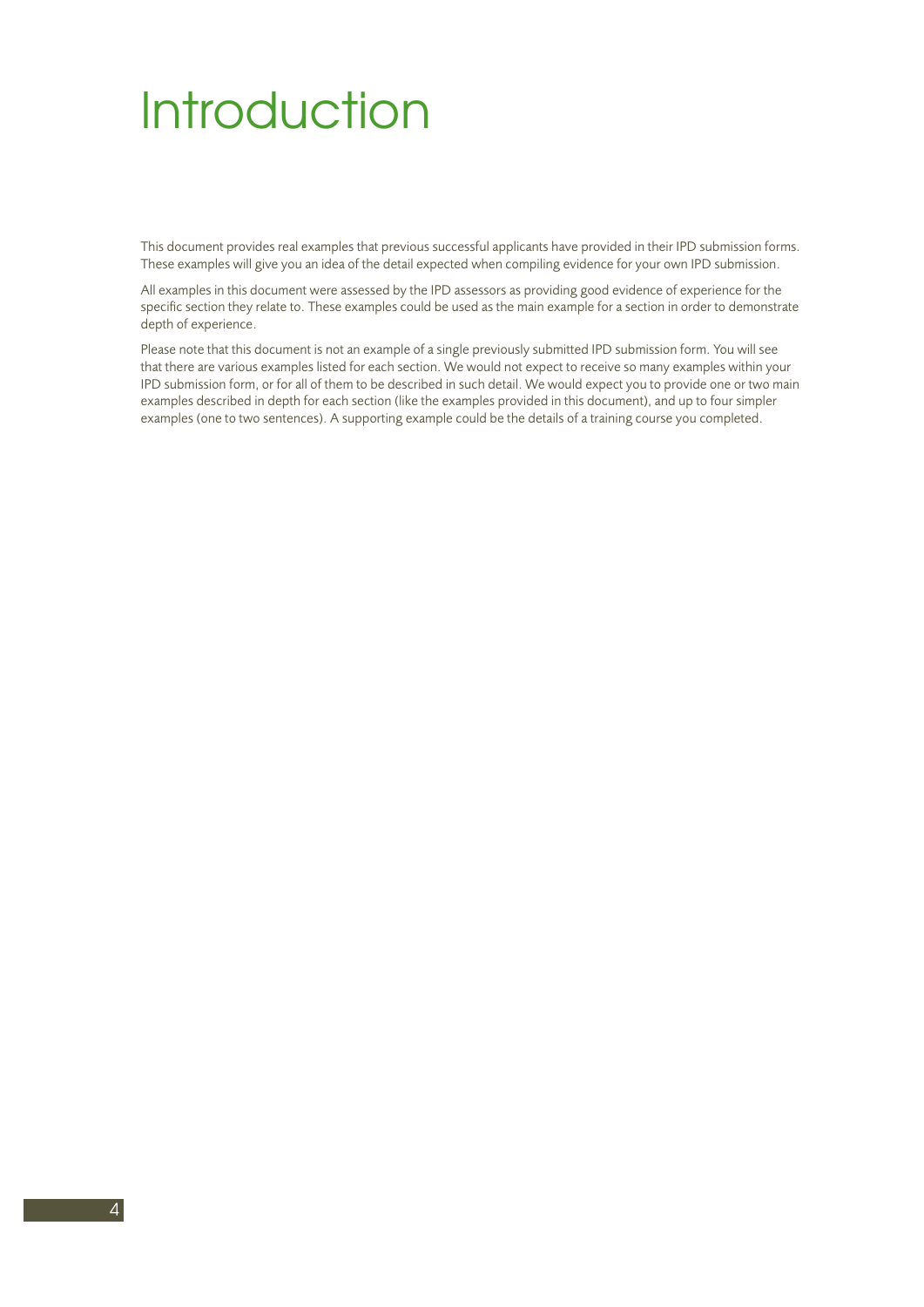# Section A

Section A: Evidence of applying your knowledge and understanding to practical situations

### A1: Applying appropriate theoretical and practical methods to identify or define a problem, opportunity or project

- $\blacksquare$  developed a mass balance on a gas production facility to enable back-calculation of the biogas production from sewage digesters, since flowmeters were suspected to be inaccurate. This improved the accuracy of estimated biogas production and helped to quantify offset of flowmeters;
- I created mass, heat, and energy balances for the design of a new advanced anaerobic digestion (AAD) facility. This included carrying out process calculations to size the sludge handling processes, such as new digesters, thermal hydrolysis process (THP), sludge holding tanks, screens and centrifuges, and the energy utilisation processes, such as the combined heat and power (CHP) engines, boilers and heat exchangers;
- $\blacksquare$  I identified operational and final effluent compliance issues and devised a solution by designing a new sludge processing plant. I carried out a mass balance and hydraulic calculations to size a new sludge dewatering unit with sludge holding and balance tanks. I included odour control using Ferric Sulphate dosing, specifying the average flow rate and produced a feasibility report;
- following proposed changes to the operating mode of an offshore asset, I performed hydrate formation analysis to identify and define potential issues with hydrates, taking into account produced water salinity. I demonstrated that the new conditions would remain outside of the formation envelope;
- $\blacksquare$  I carried out process calculations and mass balances for five water treatment works to identify opportunities to improve the removal of organic precursors to disinfection by-products. From the calculations I highlighted areas of non-compliance with specifications and industry best practice and suggested improvements. I also developed outline process designs for additional treatment options.

### A2: Combining ideas and contributions from different people and disciplines to arrive at appropriate engineering, technical or scientific solutiions

- n collaborating with process operators to understand the practical limitations of potential changes and combining their practical ideas with my theoretical understanding to determine appropriate solutions that address the theoretical problem, whilst being efficient to implement and operate;
- **n** I was the process engineer in a multi-disciplinary team producing outline designs for upgrade or replacement of an existing water treatment works which had experienced Cryptosporidium breakthroughs into the final water. I combined information for the process scientist, operators, and asset planner with my own data analysis and process calculations to develop a root cause analysis and propose solutions. I developed the process design for the options and worked with other disciplines to ensure a buildable solution, such as working with civil engineers to produce an appropriate site layout and with electrical engineers to ensure appropriate monitoring and controls were specified;
- $\blacksquare$  I wrote the functional description for a proposed modification to an existing bitumen plant, to manufacture crumbed rubber bitumen. I articulated the client's requirements as well as requirements advised by my teammates with expertise in mechanical engineering, and electrical instrumentation and control systems;
- $\blacksquare$  I was tasked with leading a business continuous improvement project. This project had the aim of improving quality to customers but also bringing various business stakeholders together and ensuring all voices are heard. One section of this was to redefine mechanical and electrical maintenance needed for specific treatment plants. Whilst this was based largely on manufacturers' recommendations and breakdown history, it also involved listening to the experiences of the operators, maintenance teams and engineering to define what is actually feasible and sustainable.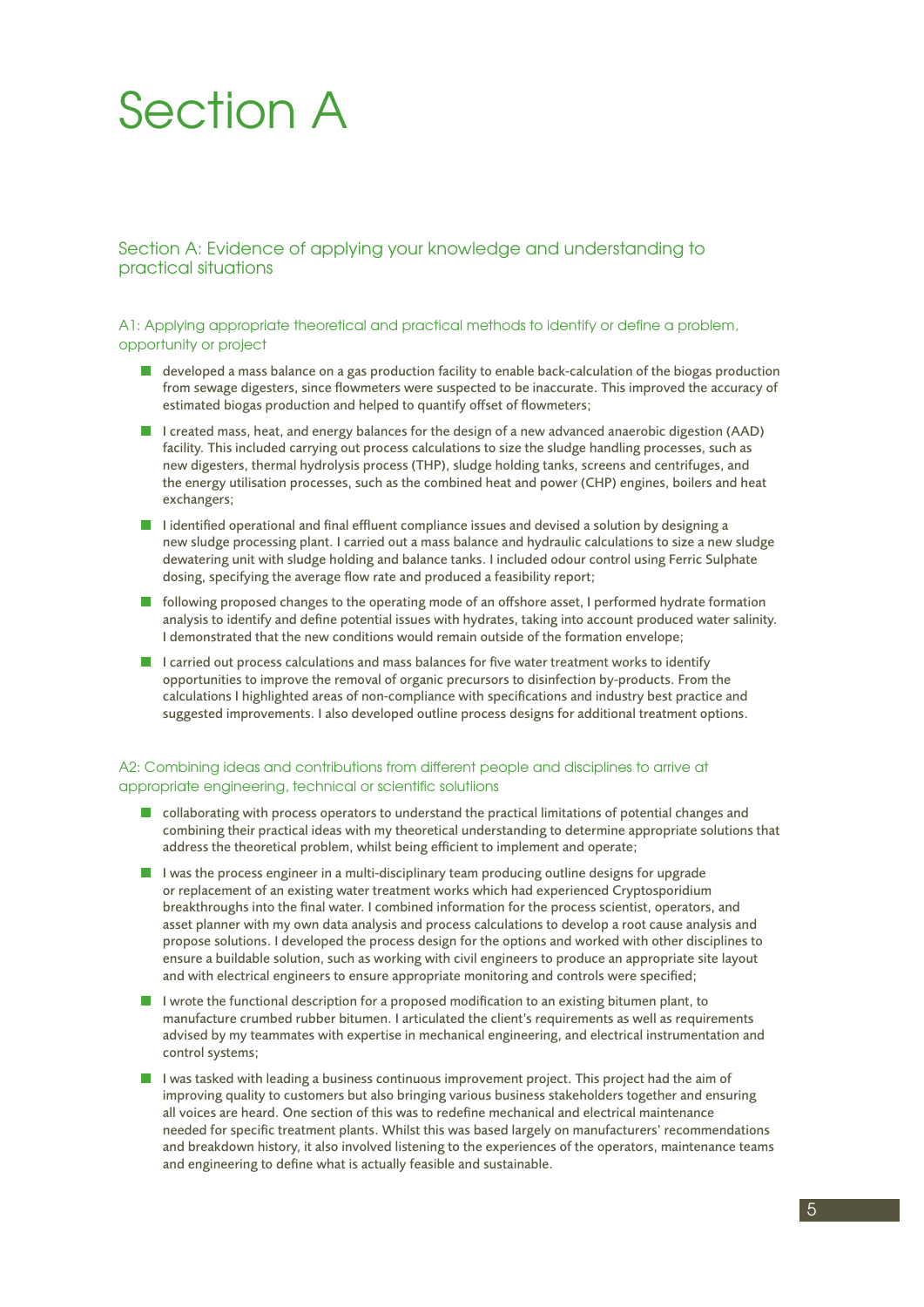### A3: Displaying creativity and innovation: developing your own ideas to produce new engineering, technical or scientific solutions, new designs and new technological approaches

- $\blacksquare$  whilst carrying out dosing calculations for monosodium phosphate (MSP) I identified that the company's standard calculation for pH adjustment did not include MSP or orthophosphoric acid addition which are both commonly used in water treatment. A calculation was previously developed by another process engineer to determine alkalinity change from MSP. To determine the resultant impact on water stability, I incorporated the calculation into the standard template and developed a similar calculation for orthophosphoric acid dosing. Where these chemicals are included in industry standard models the weakly acidic nature of phosphoric acid is not modelled so this was an improvement on the industry standard;
- $\blacksquare$  I created a metal-free photocatalyst that can purify indoor air;
	- the photocatalyst is made of photo reduced graphene oxide (PRGO), a carbon and oxygen-based material;
	- upon absorbing UV light energy, this PRGO photocatalyst produces reactive oxygen species (ROS);
	- the ROS are short-lived radicals that can degrade air pollutants;
	- this is the first study reporting the ability of PRGO to photodegrade air pollutants;
	- the results were published in an international research journal.
- the key highlight of my PhD work is the reduced required CIS concentration for cancer treatment due to the resulted synergistic drug-drug interaction of tocotrienols and caffeic acid with CIS. This achievement of reduced required CIS concentration also resulted in lowered toxicity and reduced side effects on normal cell;
- designed and delivered a lab procedure to evaluate several bio-catalysts robustness to shear stress for commercial manufacture. The selected catalyst was then successfully used for 150 batches. Awarded Company Science Award.

### A4. Undertaking scientific or technical evaluation and optimisation (of product, process, equipment, method, project etc) against the requirements you identified, or the brief you were given

- n within my role, I perform technical reviews on capital projects. One aspect of this is reviewing the acceptance criteria for each project. A project looking to install a dissolved air flotation (DAF) system had no process guarantees. I co-ordinated involvement from operational staff and applied my own engineering knowledge to determine what the minimum requirement should be. I then led discussions with the designer to develop a set of clarified water guarantees that the design would be held to during the 28-day performance test. These were then agreed and signed off by senior management and external designers;
- **n** I was responsible for monitoring the process performance during commissioning of a hybrid activated sludge process which was designed to meet a tightening final effluent ammonia standard. I took daily interstage samples to assess nitrification performance and took regular mixed liquors samples to test suspended solids concentration and carried out microscopy to determine the impact of operating parameters on the health of the biomass. From my sampling, analysis, and monitoring operational parameters I identified that low dissolved oxygen concentration was having a detrimental effect on the process and that low winter temperatures were causing slow growth and preventing the biomass being established effectively;
- **n** I researched oxygen removal technologies to optimise a carbon capture and storage process. I ranked each feasible technology against process conditions and requirements. I reviewed the optimal option with the vendor, determined the technology readiness level and delivered my findings to guide the next phase;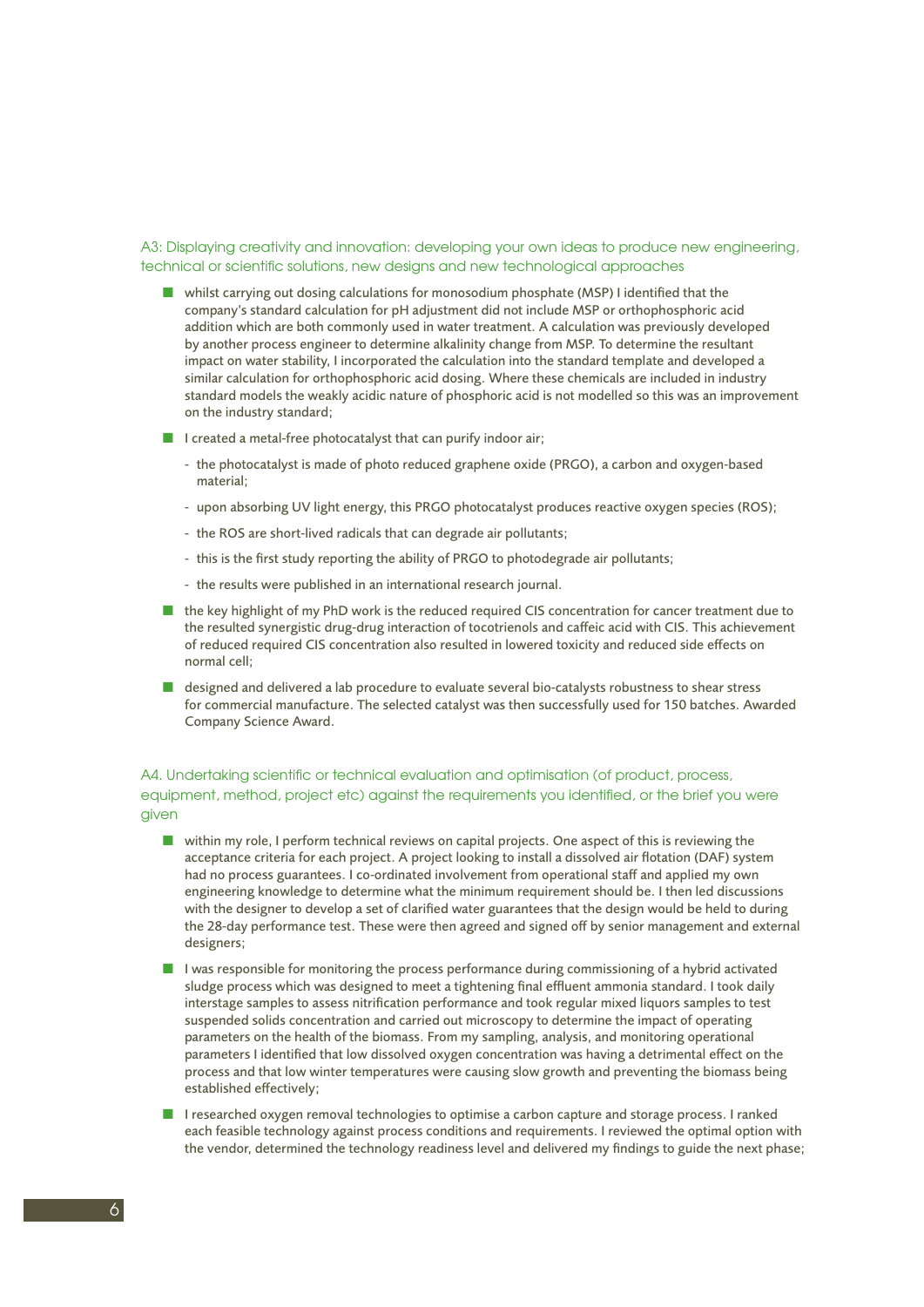- I I collected hourly and daily data of weather at the factory area (the factory is located at the earth equator with no four seasons) to compare them against the production line speed performance
	- based on my analysis, it was found that colder rainy weather has a negative impact on the production line speed;
	- this was due to poor oven insulation and thus heat energy wastage (especially at colder weather due to a larger driving force of heat transfer);
	- I then used a thermal imager to identify heat leaking spots in the production line;
	- the results were shared to the maintenance department to upgrade the heat insulation of the production lines;
- scaled down a continuous filtration and drying unit operations from commercial scale to lab batch mimic to increase production capacity of 10% target. Design Experiment was then adopted to find optimum conditions which were then translated to plant conditions.

### A5. Planning and executing projects: organising or performing technical work to implement or validate solutions, designs etc

- **n** planning and executing is a key part of being a project manager. Since 2009 I have managed in excess of 200 outsourced water treatment contracts. In each of these I would need to plan and manage the schedule before bringing all stakeholders such as logistics and field service together on to that schedule. At the same time pull together the materials that the process design required and ensure they were ready for the shipment;
- $\blacksquare$  in 2012 I project managed what was then a nine-month contract in North Africa. This involved deploying a 30-unit system including dissolved air floatation, media filters and desal. Planning was done over one month and due to the urgent need units were shipped immediately. As well as managing the equipment deployment I coordinated the provision of technical operators including working through the strict security procedures required for that country. Once on site I oversaw commissioning providing front line technical support and ongoing management through the operating phase. In all this project lasted five years;
- **n** I project managed an independent technical review of a feasibility study for a proposed greenfield bioprocessing facility. As I was working within a fixed budget, I scoped out the review activities required by each of the required technical disciplines (mechanical, civil/structural, electrical & instrumentation engineering, and town planning) to ensure efficiency of the review. I conducted regular meetings with the project team and the client, to share progress updates and ensure alignment of expectations and priorities.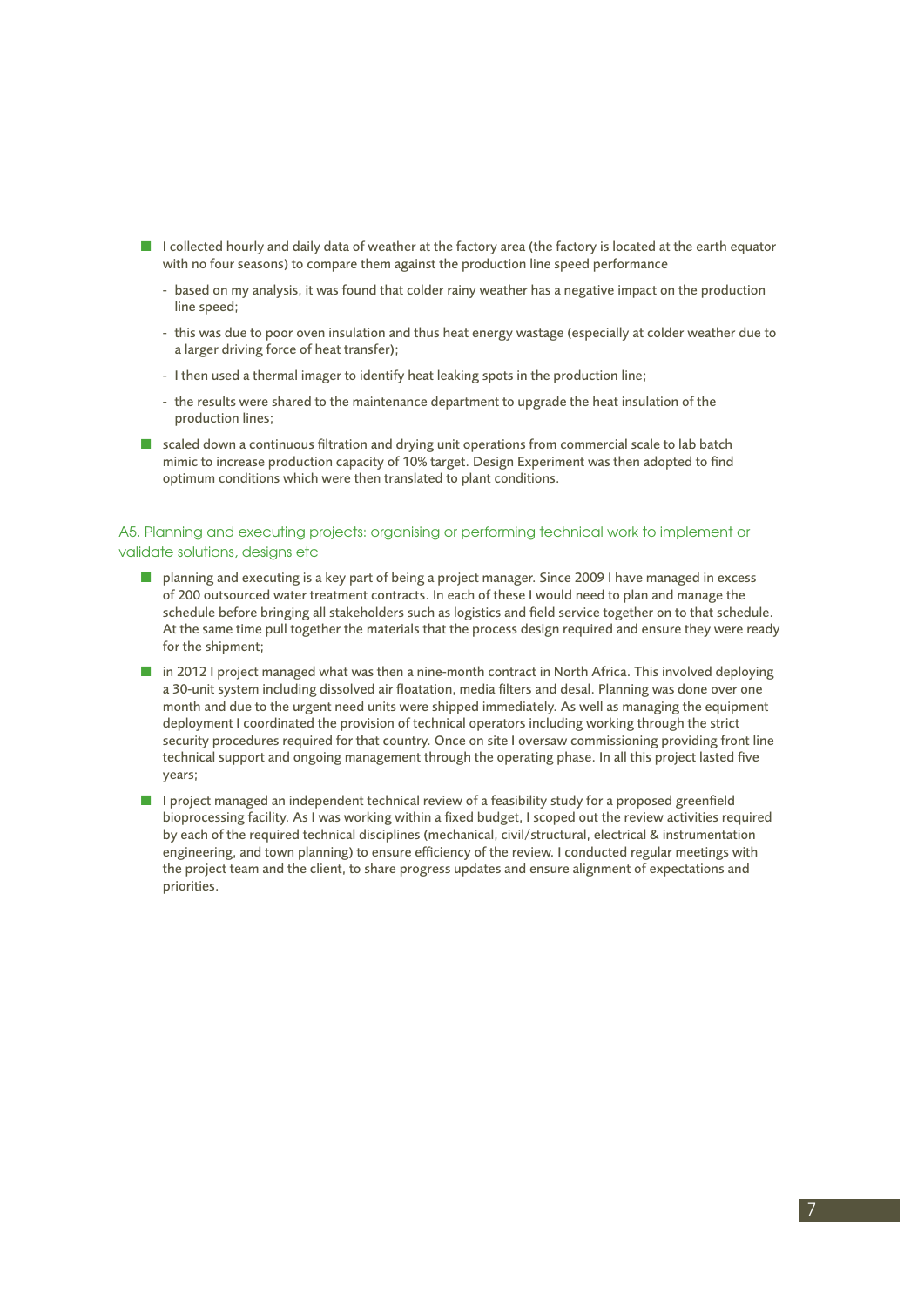Section B: Evidence that you are able to handle the wider implications of your work as an engineer

B1: Ability to handle health, hazard and safety aspects: to apply appropriate principles, good practice, meet legislative requirements etc

- I discussed with engineers and EHS (Environmental Health and Safety) representatives potential risks and I created a risk assessment document for the installation of a new NIR spectrometer in a tablet press machine. The two main hazard risks identified were dust explosion and equipment ergonomics. I proposed solutions to mitigate these risks and implemented them;
- n part of my current role involves attending the HAZOPs for all new and refit equipment introductions. My main contribution is to provide input based on operational experience and consider the equipment in the industrial environment. On average I complete three to four HAZOPs a year;
- $\blacksquare$  when I was leading the emergency preparedness element for our service centre I organised a joint exercise with Cambridgeshire Fire and Rescue. The exercise utilised our facility for a large-scale chemical rescue drill involving several rescue teams and a decontamination unit. As well as a close to real life test for the Fire Service, it was also a fantastic opportunity to test my own procedures and turn lessons learned into corrective actions;
- as a process engineer, for each Management of Change (MOC) I organise and coordinate the SHE review. During the review process, myself and key personnel from production, as well as process safety would identify the potential hazard which could arise by executing MOC. Upon identifying a potential hazard, I would incorporate risk control to overcome the hazard by including safety measures;
- $\blacksquare$  I coordinated the update and submission of the Safety Case for an oil refinery and terminal in Australia. I updated parts of the Safety Assessment, Safety Management System, Emergency Response and Community Consultation sections of the Safety Case, ensuring that these sections met the requirements set out in the state's Work Health and Safety Regulations;
- $\blacksquare$  I facilitated eight bow tie workshops for major process safety risk events such as loss of containment of toxic gas, loss of containment of flammable gas, explosion of fired heaters, etc with a team of site engineers across our various manufacturing sites, to create a suite of standard bow ties for my company.

### B2: Ability to handle sustainability aspects: these could include environmental, public concern and other societal issues, recognition of risks etc

- **n** I have been responsible for carrying out whole life carbon assessments for initial options being considered to accommodate growth at existing wastewater treatment works which involved accounting for the embodied carbon of the proposed interventions as well as the operational carbon from power and chemical consumption. The outputs were used to assist the client with option selection as a significant driver is the goal of net zero carbon emissions by 2040;
- $\blacksquare$  during an assessment of filter backwash efficiency, I identified that the filters were being refilled following backwash from the clean backwash water tank (which was fed by filtered water). Although this did not negatively impact the backwash effectiveness, it did reduce the water efficiency of the water treatment works and I recommended that this procedure was stopped and replaced with a more typical approach of slowly starting the filters from the clarified water; Section B: Evidence that year that year that also section B: Evidence that year procedure. B<br>B: Ability to handle health, hazd procedure and the distance is a real and the distance of the distance and the distance and the
	- designed novel NOx removal process for cement plant to meet emission requirement. I worked with the cement plants in China to develop a process to reduce NOx from the flue gas using pyrolysis oil from biomass and catalysts to meet the emission requirement of less than 400 mg/m^3. The new process can replace the need for ammonia, which is also a potential pollutant;
	- n I developed a decontamination (removal of hazardous chemicals and construction materials) philosophy for a new-build floating liquefied natural gas vessel. I issued this philosophy to establish the operator's decommissioning responsibilities to the local regulator prior to final sail away;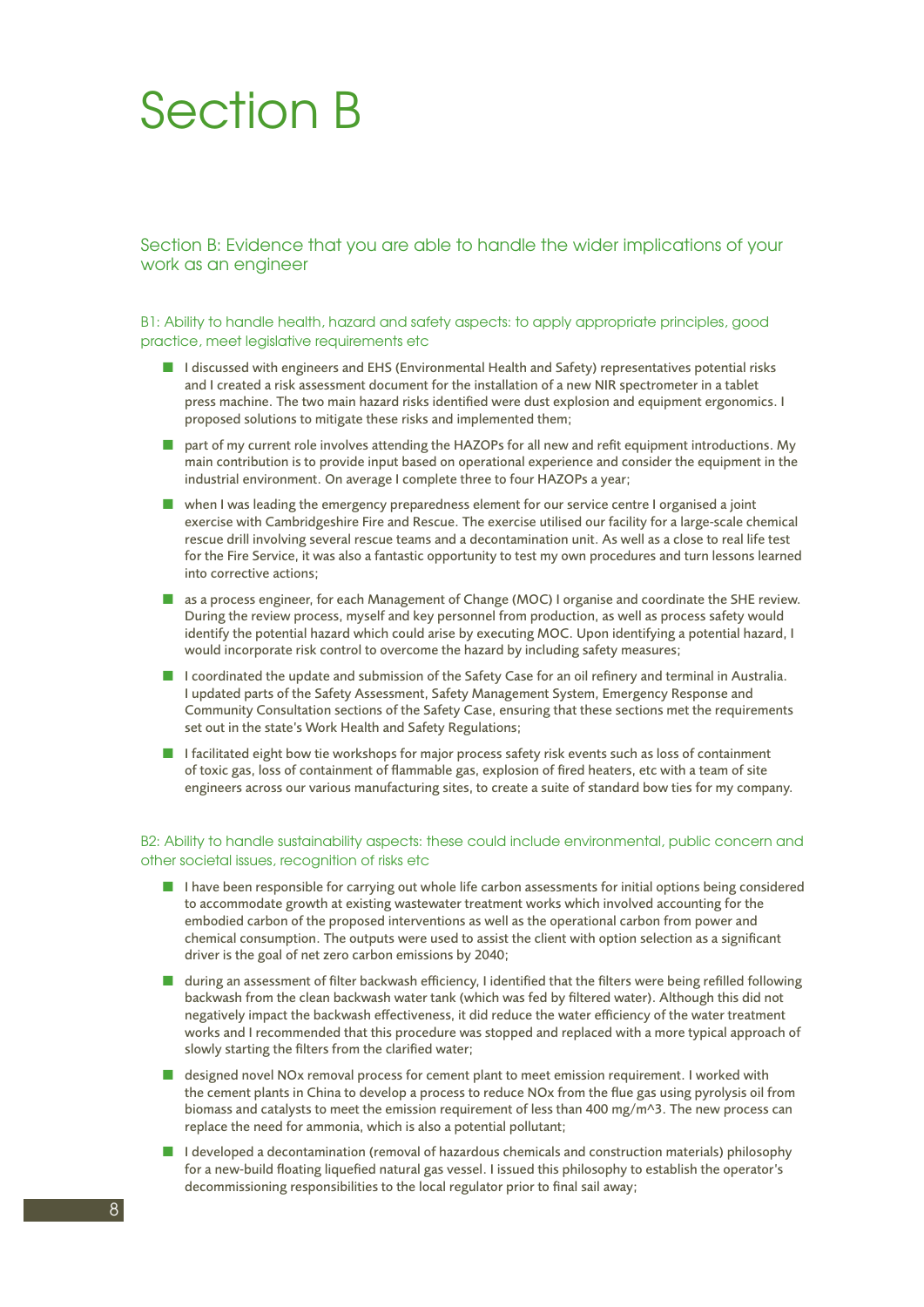- $\blacksquare$  I cooperated with a group of chemists to trial run a washing chemical developed from the waste effluent of a chlorination process system;
	- I provided the specifications and functions of the washing chemical required for my production line;
	- the washing chemical was developed by using the waste effluent of a chlorination process, which would have been disposed of if not recycled;
	- I managed the trial run of the washing chemical in the actual production process;
	- I found that the performance of the washing chemical was comparable to commercial chemical standards. I recommended it to be used in the whole factory to reduce waste and cost.

### B3: Ability to handle commercial and economic aspects

- **n** I prepared a business case for automating a dosing system on a sulphur palletisation process that was accepted and resulted in the initiation of a project. For this, I prepared a capital cost estimate and determined the payback period compared with current operations. I subsequently managed this project and its budget;
- **n** I conducted a technical-commercial exercise to assess and recommend a supplier of enhanced primary treatment (EPT). I analysed proposals from several consultants to source an EPT technology with a budget of £25,000. I ranked the proposals against a selection matrix which included cost, methodology and technical expertise, with one supplier getting the contract;
- $\blacksquare$  at times contract disputes will arise during a project and I often lead the effort to resolve. These involve analysing the customer's claim against the contract and then comparing to actual events in order to either agree, dispute or counter claim. Claims I have resolved are often greater than £100k and involve contracts throughout Europe, the Middle East and Africa;
- $\blacksquare$  I have produced documents detailing the required cost, time and resources (CTR) for major work-scopes, including a heat tracing evaluation study and a locked valve desktop review;
- **n** I performed due diligence on tender submissions for France's first offshore windfarms. By using the source MetOcean data, I reverse engineered the proposed schedules from each bid's stated operational constraints. With risk-assessed schedules, I highlighted the feasibility of each bid achieving the defined milestones;
- **n** I write a monthly downtime report and analyse the cost incurred due to unplanned downtime;
	- I assisted in writing incident report of unplanned downtime and the cost incurred;
	- I managed cross department planned and unplanned downtime analysis/meeting;
	- I assisted in the monthly budget planning for production to do upgrading work;
	- I managed manpower in the production department.
- I costed and reviewed planned maintenance routines for offshore systems. I analysed the costs of a failure event (loss of production, schedule impact and/or life) against the annualised maintenance costs. I proposed optimised, safe maintenance intervals which saved the client as much as 65% on their maintenance outlay.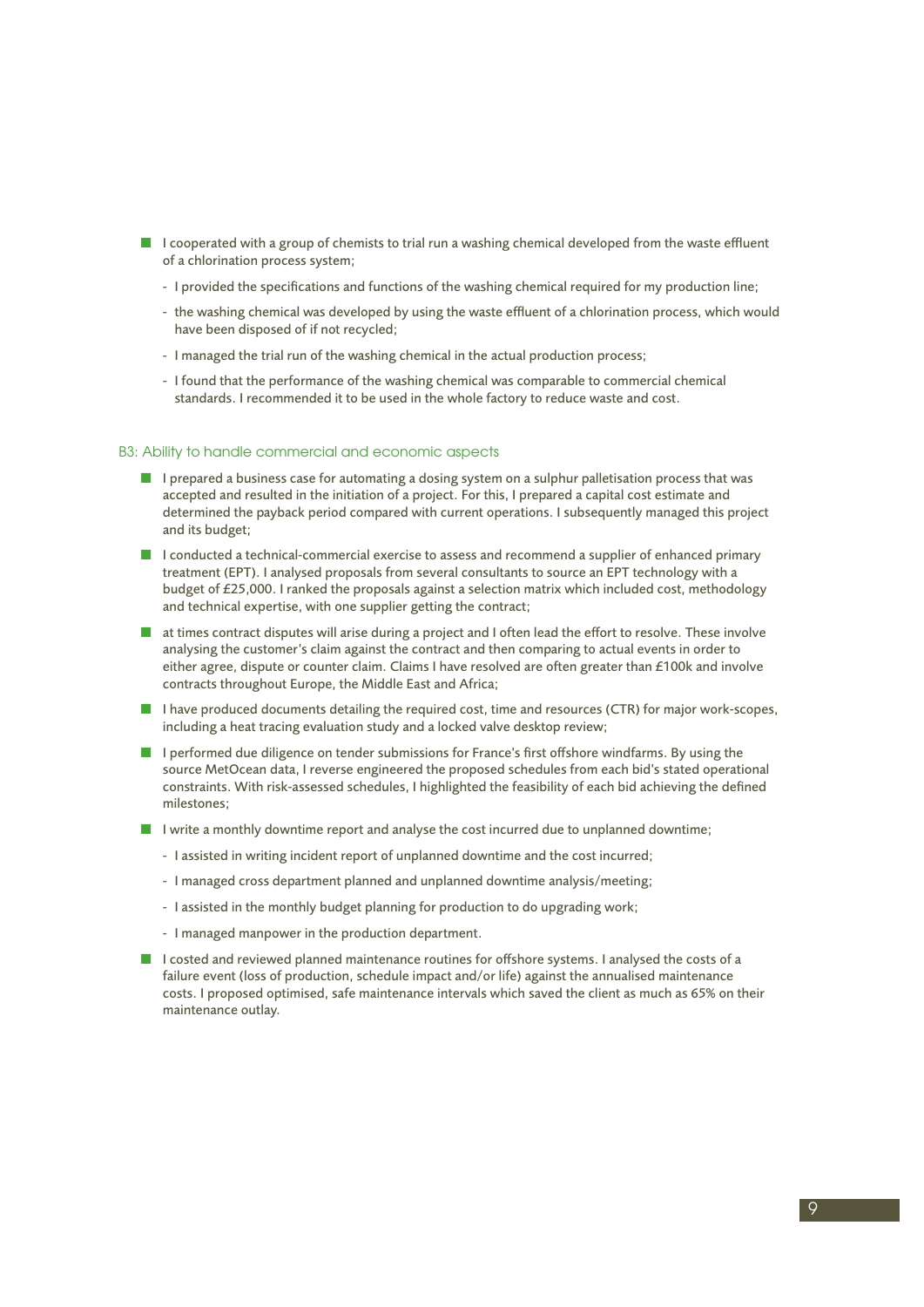# Section C

### Section C: Evidence of your interpersonal, leadership and communication skills

### C1: Managing interpersonal communications and relationships including demonstrating an awareness of diversity and inclusion

- $\blacksquare$  as a lecturer in academia, I am continuously working with our students, delivering lectures, supervising projects, supporting their studies and solving their complaints. I am teaching a cohort of 400 undergraduate students. It is not always easy to solve students' complaints. For example, there are always a few students who are complaining about their group mates for the final year design projects. I usually arrange face-to-face meetings with the students to hear their complaints and concerns. I then calmly explain how we, academic staff, can support them if other group members do not do their fair share of work. I also call the other group members in and hear their side of the story. Then, I can find a solution to support them if they need it;
- **n** in my career I have had to manage two occasions where an employee has been absent long-term due to sickness. During these times I had to manage the HR process as well as ensuring the person remains connected to the business in a positive way. This ensured when they did return the return to work was as low stress as possible but also that there could be open dialogue to discuss challenges as they arose;
- $\blacksquare$  at present I am the leader of a function of 16 people split between three teams. Two of these teams I inherited and the other I built from scratch. Creating and maintaining a cohesive function which strives to improve involves managing the different personalities, ensuring everyone feels valued and dealing with issues when they arise;
- $\blacksquare$  as a design assurance engineer in the retail fuel industry, I was responsible for ensuring the design of the retail fuel outlets were fit-for-purpose and met stakeholder requirements (sometimes competing). In one case, the design consultant wanted a particular building roof design which was not approved by the internal standards team. I managed the communication and negotiation between the different teams, helping each team understand the others' perspective. It resulted in the standards team moving from an absolute rejection to eventually approving a deviation to the standard design, and even considering it as an update in a future revision.

### C2: Demonstrating leadership in a professional role

- **n** as part of my day-to-day work as a Senior Thermal Design Engineer I am responsible for mentoring and coaching junior engineers, providing critique in a supportive manner;
- $\blacksquare$  the last 18 months has been highly unsettling for most places of work and mine was no different. During the pandemic, providing leadership has been vital to keeping my function on track and focused, especially when they switched from being in very close proximity to working remotely. I did this by utilising video conferencing tools to ensure people still had the experience of seeing each other, I created a virtual lunch time to try to prevent isolation and used chat board functionalities to avoid communication breakdowns;
- n in 2016 one of my team was leading the execution of a large contract in the Middle East which, at the time, was facing mounting challenges and delays. I travelled to site to assist and found that whilst the teams were working very hard, they had lost some direction. Following a meeting with the customer I gathered the team and walked through the issues one by one. Giving strong direction on each of the items raised gave them the chance to refocus and the plant was in fact operational 48 hours later;
- $\blacksquare$  as a process engineer, I supervised an engineering intern for three months. I provided technical guidance to the intern in terms of process engineering such as P&ID mark-up and review, as well as to perform hydraulic calculations for pump and pipe sizing;
- $\blacksquare$  I held a daily short meeting/discussion with the production team, which consisted of engineers, operators and technicians with diverse race, age group, and nationalities;
	- this is to summarize production issues in a day;
	- build team spirit;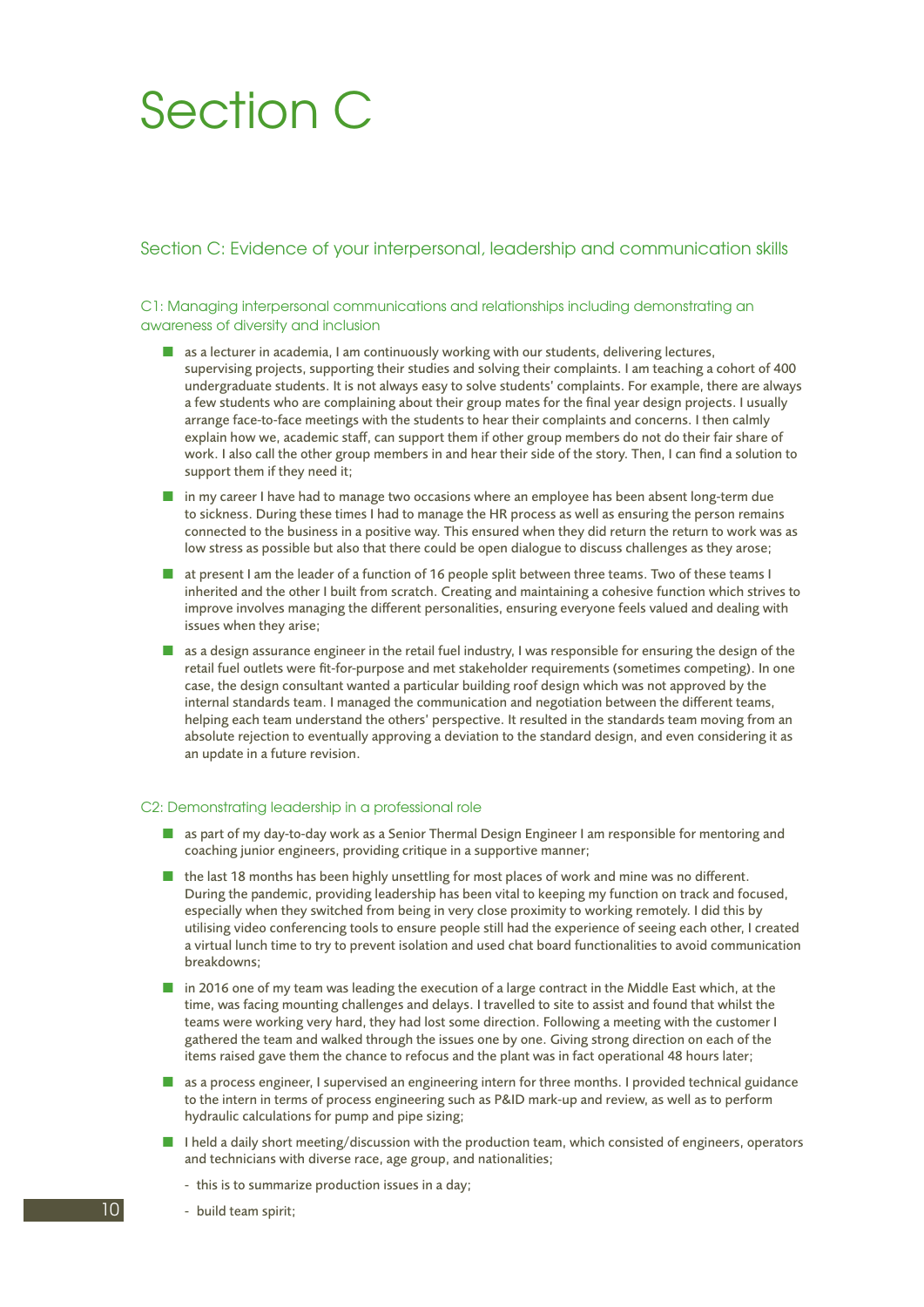- evaluate short term performance;
- share knowledge among the team;
- I also have to solve conflicts within the department;
- I reviewed the performances of the operators and proposed promotions to top performers.

### C3. Communicating ideas and plans by report writing and oral presentation

- $\blacksquare$  wrote 12 competitive research proposals (in assessment of a novel liquid ammonia energy storage, direct air capture systems, testing of new materials for enhancing biodigestion etc) as principal investigator submitted to different funders namely EU H2020, UKCCSRC, Net Zero Research, Research England, Innovate UK, UK PACT, AURA Innovation Center etc. Three of the proposals were selected for funding;
- I made 23 oral presentations at globally-acclaimed international conferences/meetings/seminar. I was the lead presenter in 11 of the conferences/meetings/workshops;
- $\blacksquare$  throughout my career, I have written many technical reports summarising the purpose of my research, findings and recommendations. For example, I compiled my PhD research of four years at Unilever R&D Port Sunlight on my thesis named 'Improving Personal Care Product Quality using Innovative Data Analysis and Measurement Techniques' and successfully defended it in front of two external assessors during my Viva meeting in November 2014;
- **n** I often create technical reports for consumption by customers. Most recently was a report to counter a customer dispute where they were claiming contract non-conformance. I had to gather the timeline of events, review contract terms, analyse process telemetry and then present the findings back in a written report which clearly laid out the conclusions;
- **n** I have produced training materials including in-person and computer-based presentations, for instance on methods for performing relief-sizing calculations, and training of the site shift teams on operation of the new condensate loading package;
- for my PhD, I authored and successfully defended my 250 pages thesis during oral examination (viva voce) to experts in the field (external and internal examiners). My PhD thesis focused on generation of multiple nano emulsions encapsulating natural active compounds to be used as drug delivery tools for cancer treatment;
- **n** last year I wrote an article which was published in *The Chemical Engineer* magazine on the potential benefits of doing an industrial placement as part of an undergraduate degree. This was a collection of personal experiences and input from previous industrial placement students in order to give a full spectrum of views.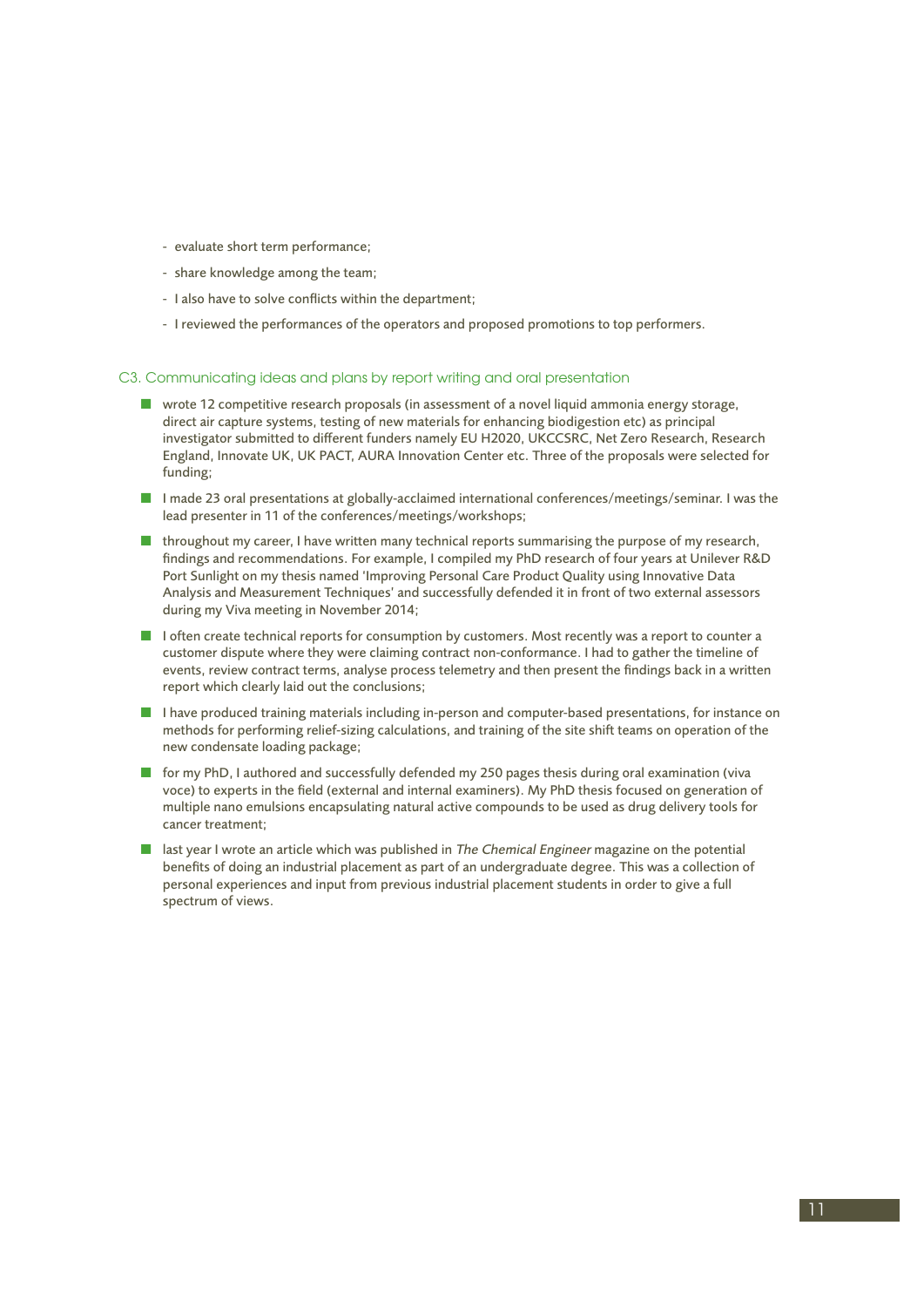Section D: Evidence to show that you are committed to high standards of professional and ethical conduct

#### D1: Professional conduct

- **n** I have hosted work experience for high school students incorporating visits to sites which included organisation of PPE and completion of appropriate risk assessments;
- $\blacksquare$  all of my process design calculations and assessments were carried out in line with water company specifications and standards. I also carried out various DSEAR assessments in line with British Standards, industry guidance and relevant codes of practice;
- n crediting sources used in my research and performing plagiarism checks using appropriate software before submitting technical articles for publication;
- $\blacksquare$  as a function leader I believe it's very important to pass on experiences and learnings in areas such as professional conduct to my team members in order to coach their own development. For example, recently I have been mentoring my lead project manager on how create the right image when interacting with a senior leader and last year ran some informal training for my logistics personnel on how to interact with customers;
- $\blacksquare$  I have helped work to expand the profession, particularly in under-represented groups, for instance through volunteering for mentorship schemes, mock interviews, assessment centres and women in engineering events;
- $\blacksquare$  working for the past six years as an engineer (2015-the present), I have always ensured that I work professionally and ethically, adhering to the professional conduct/code of ethics as stipulated by Board of Engineers Malaysia (BEM) and IChemE;
- as a senior leader I have had to chair two formal complaints between company staff. This involves carrying out a neutral, non-biased and fact-based investigation before deciding where the complaint has validity or in the second case whether the person had committed misconduct.

### D2: Ethical decision making

- n a supplier shared the results of a test they had carried out at our wastewater pilot plant. This gave internal staff a good insight into how the process unit performed in real-world conditions. As part of a project, an external design team asked me for this information so they could incorporate it into their design. Aware of commercial sensitivity I checked with the supplier if I could share their information, they advised they would prefer I didn't. I explained this to our partners and kept to our confidentiality agreement;
- due to business pressures, I was being pushed to sign off on changing the content of the sodium hypochlorite (1.11g/cm3) tank to instead temporarily store sodium hydroxide (2.13g/cm3). However, this was without fully completing the management of change process. I advised the plant manager that this will likely be unsafe and advised the possible outcomes. I also advised that the business should consider renting a tank for that period. The conclusion was that a temporary tank was rented; Section D: Evidence to show that you are committed<br>professional and defined conduct the submit response and submit reports and submit report in the submit report of the submit report of the submit report of the submit rep
	- $\blacksquare$  when reviewing taste and odour customer complaints for water treatment works, I noticed that some of the customers' personal information was included in the data. This was a breach of the General Data Protection Regulation (GDPR). I reported the breach to the project manager to ensure the client was informed and removed all personal data from our file management system;
	- $\blacksquare$  within my team, I promote a positive culture by encouraging them to 'speak up', respect inclusion and support teamwork and trust. I organise monthly team building activities such as quizzes and walking challenges to promote mental and physical wellbeing. In addition, I organise regular process safety discussions and inspections to encourage safety awareness for employees and patients;
	- $\blacksquare$  as a team manager for the last ten years I have led an annual ethics review with my team members which gives them the chance to raise any concerns or questions over policy. It is my responsibility to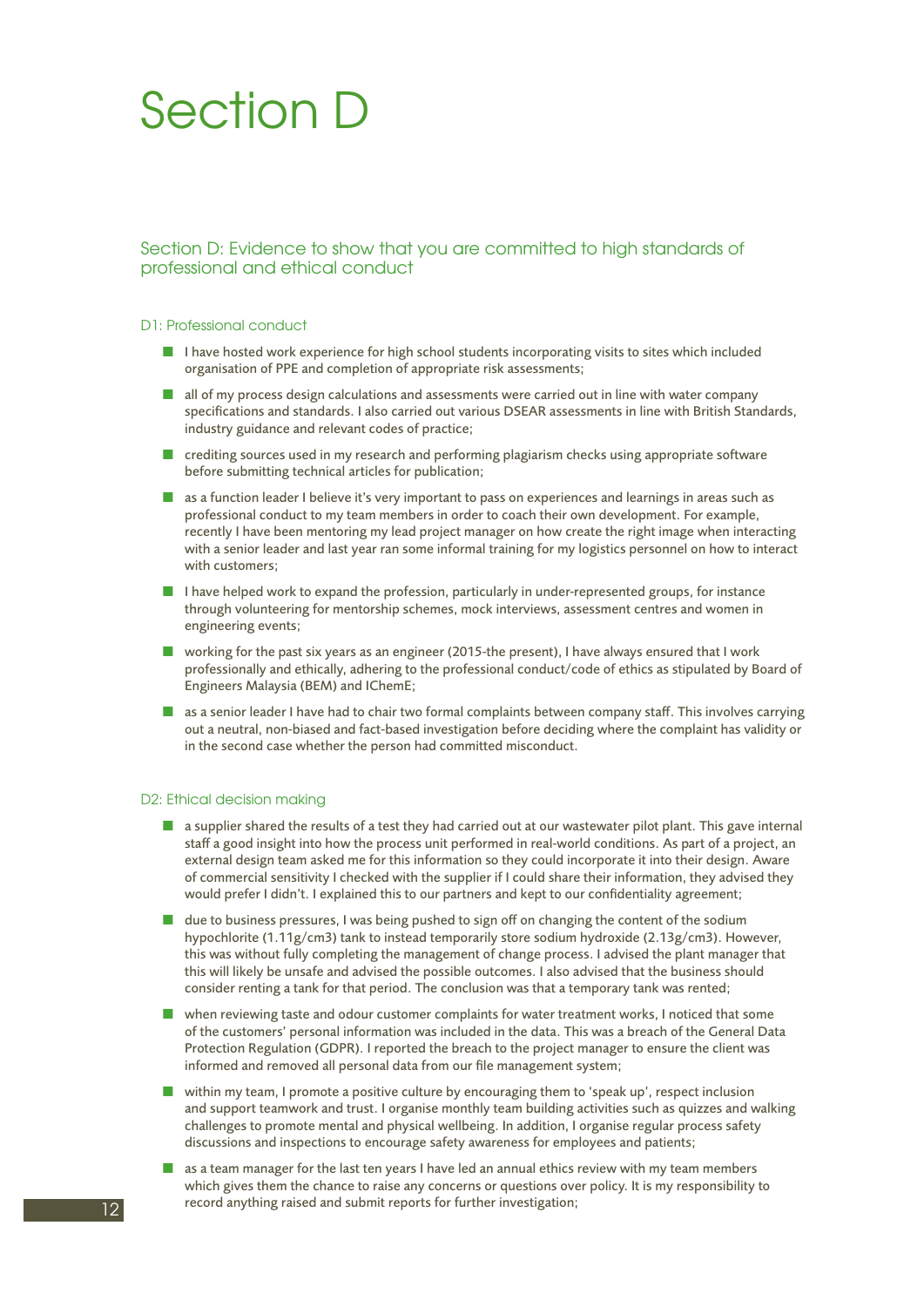- during onsite work I have stopped the job whenever something is wrong, for instance when I noticed that the sampling probe might have been incorrectly installed during commissioning, or after having observed a partial vacuum in the vent header line during commissioning of the tanker loading system;
- a client repeatedly asked to exclude certain factors in a study resolving a production blockage to eliminate alternatives to a short-cut approach being developed internally. I refused, delivering the concept selection to the client with the safe and environmentally optimal options clearly communicated to stakeholders;
- $\blacksquare$  I declined a candidate during an interview because the candidate was working for a direct competitor at that time. It was against my company's ethics to provide company's details to a direct competitor within two years of leaving a position, vice versa;
- n as a project manager I led a number of contracts outside the European Union from 2010 to 2016. In these I would often be leading the logistics effort to ship units and therefore heavily involved in import/ export activities. On two occasions it became clear that units were being delayed at customs and it was suggested additional payments could be made to speed up the process. This is in direct breach of the company ethics charter and in each case, it was declined and the event reported.